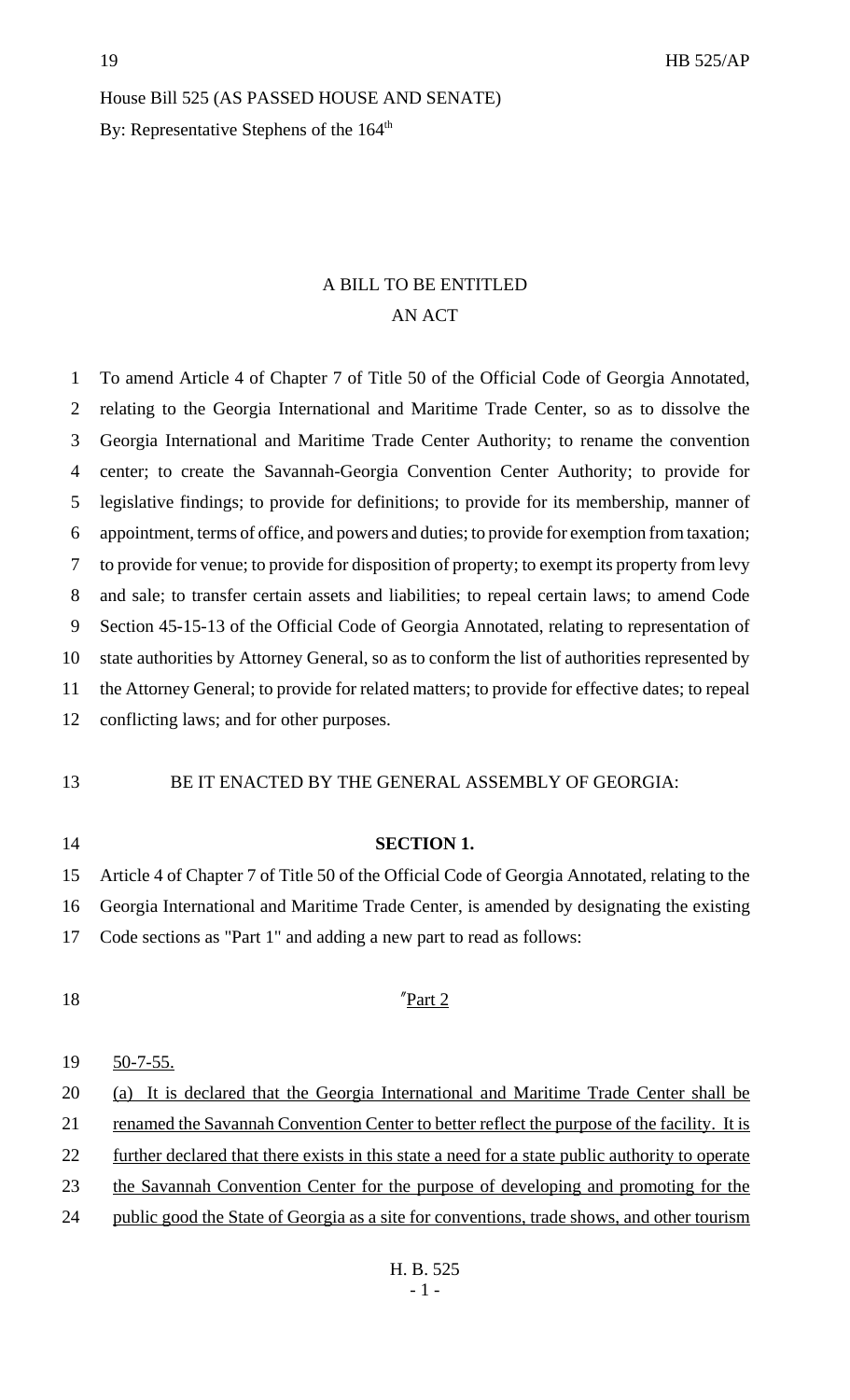25 and to facilitate economic growth, and without limiting the powers granted to the authority 26 by this part, the creation of the authority shall be and is declared to be for public and 27 governmental purposes, that is, for the promotion of meetings, conventions, and tourism 28 and other matters of economic development, growth, and commerce, and in an effort to 29 better the general condition of the people of this state. 30 (b) As used in this part, the term: 31 (1) 'Authority' means the Savannah-Georgia Convention Center Authority created by this 32 part. 33 (2) 'Project' or 'undertaking' shall be deemed to mean and include buildings and facilities 34 to be used for trade shows, conferences, amusements, or educational purposes and for 35 fairs, expositions, exhibitions, or marketing in connection therewith, together with all 36 other undertakings which may be acquired, constructed, equipped, maintained, or 37 operated by public authorities. 38 (c) There is created a body corporate and politic to be known as the Savannah-Georgia 39 Convention Center Authority, which shall be deemed to be a public corporation and 40 instrumentality of the state by that name, style, and title, and such body may contract and 41 be contracted with, sue and be sued, implead and be impleaded, and complain and defend 42 in all courts of law and equity. The authority shall have its principal office in Chatham 43 County, and its legal situs or residence for the purposes of this part shall be Chatham 44 County. It is found, determined, and declared that the creation of the authority and the 45 carrying out of its corporate purposes are in all respects for the benefit of the people of this 46 state and constitute a public purpose and that the authority will be performing an essential 47 governmental function in the exercise of the powers conferred upon it by this part. This 48 state covenants with the holders of any bonds issued by the authority that the authority shall 49 be required to pay no taxes or assessments upon any of the property acquired or leased by 50 it, or under its jurisdiction, control, possession, or supervision, or upon its activities in the 51 operation or maintenance of the buildings erected or acquired by it, or upon any fees, 52 rentals, or other charges received by the authority for the use of such buildings, or upon 53 other income received by the authority and that the authority shall be exempt from all sales 54 and use taxes. Further, this state covenants that bonds of the authority, their transfer, and 55 the income therefrom shall at all times be exempt from all taxation within the state.  $56$  (d)(1) The authority shall consist of the following membership: 57 (A) Six members shall be appointed by the Governor, each of whom shall have a vote; 58 (B) Three members shall be appointed by the Chatham County delegation of the 59 General Assembly, each of whom shall have a vote; 60 (C) The president of the Savannah Economic Development Authority, who shall serve 61 ex officio and shall have a vote; and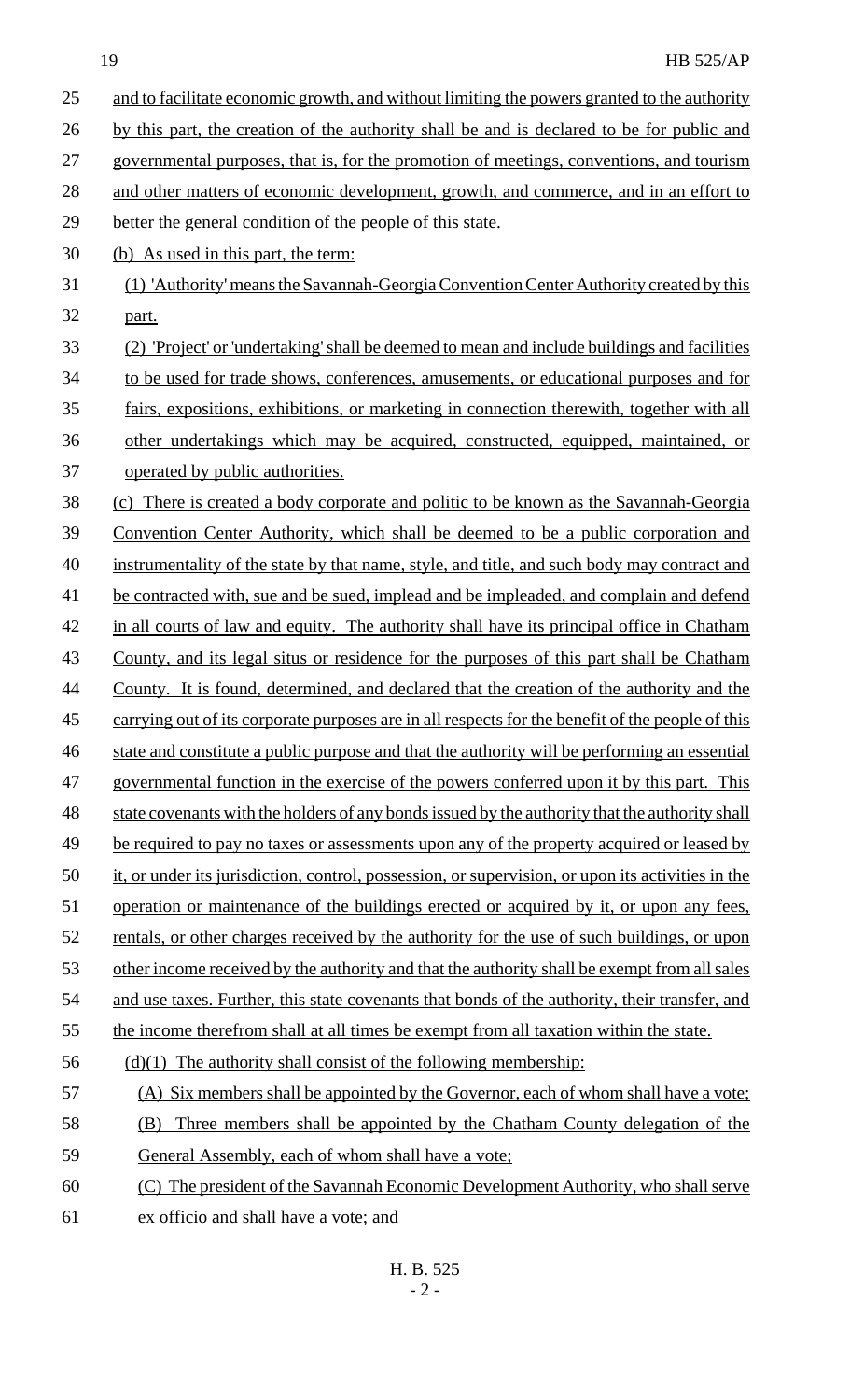| 62 | (D) The president of the Savannah Area Convention and Visitors' Bureau, who shall               |
|----|-------------------------------------------------------------------------------------------------|
| 63 | serve ex officio and shall have a vote.                                                         |
| 64 | (2) Except for the ex officio members, the terms of all members shall be for three years.       |
| 65 | The initial members of the authority shall be appointed not later than June 1, 2019, and        |
| 66 | shall take office on July 1, 2019. The terms of office of the members of the Georgia            |
| 67 | International and Maritime Trade Center Authority created by Georgia Laws 1995,                 |
| 68 | p. 4499, as amended, shall end on July 1, 2019. The initial members appointed by the            |
| 69 | Governor and the Chatham County legislative delegation shall each be assigned a term            |
| 70 | of office such that three members shall serve an initial term of one year, three members        |
| 71 | shall serve an initial term of two years, and three members shall serve an initial term of      |
| 72 | three years. Such members shall serve until each such member's respective successor is          |
| 73 | appointed and qualified.                                                                        |
| 74 | (e) Vacancies on the authority by reason of expiration of term or otherwise shall be filled     |
| 75 | by the body or individual that appointed the member vacating the position.                      |
| 76 | The authority shall have perpetual existence.<br>(f)                                            |
| 77 | (g) The authority shall elect one of its members as chairperson and another as vice             |
| 78 | chairperson and shall also elect a secretary-treasurer, which offices shall act as an executive |
| 79 | committee for the authority.                                                                    |
| 80 | Five members of the authority shall constitute a quorum, and no vacancy on the<br>(h)           |
| 81 | authority shall impair the right of the quorum to exercise all the rights and perform all the   |
| 82 | duties of the authority at every meeting, and in every instance a majority vote of those        |
| 83 | present shall authorize any legal act of the authority, including all things necessary to       |
| 84 | authorize and issue revenue bonds.                                                              |
| 85 | (i) A member other than an ex officio member shall be removed from office for failure to        |
| 86 | perform the appropriate duties of membership. Without limitation, this may include a            |
| 87 | member's failure to attend more than three regularly scheduled meetings of the authority        |
| 88 | during any calendar year.                                                                       |
| 89 | (i) The members shall not be entitled to compensation for their services but shall be           |
| 90 | entitled to and shall be reimbursed for their actual expenses properly incurred in the          |
| 91 | performance of their duties. The authority may make bylaws, rules, and regulations for its      |
| 92 | governance. The members of the authority shall be accountable in all respects as trustees.      |
| 93 | The authority shall keep suitable books and records of all its obligations, contracts,          |
| 94 | transactions, and undertakings and of all income and receipts of every nature and all           |
| 95 | expenditures of every kind and shall provide for an annual independent audit of income and      |
| 96 | expenditures.                                                                                   |
| 97 | (k) The authority shall be subject to the provisions of Chapter 14 of this title, relating to   |
| 98 | open and public meetings.                                                                       |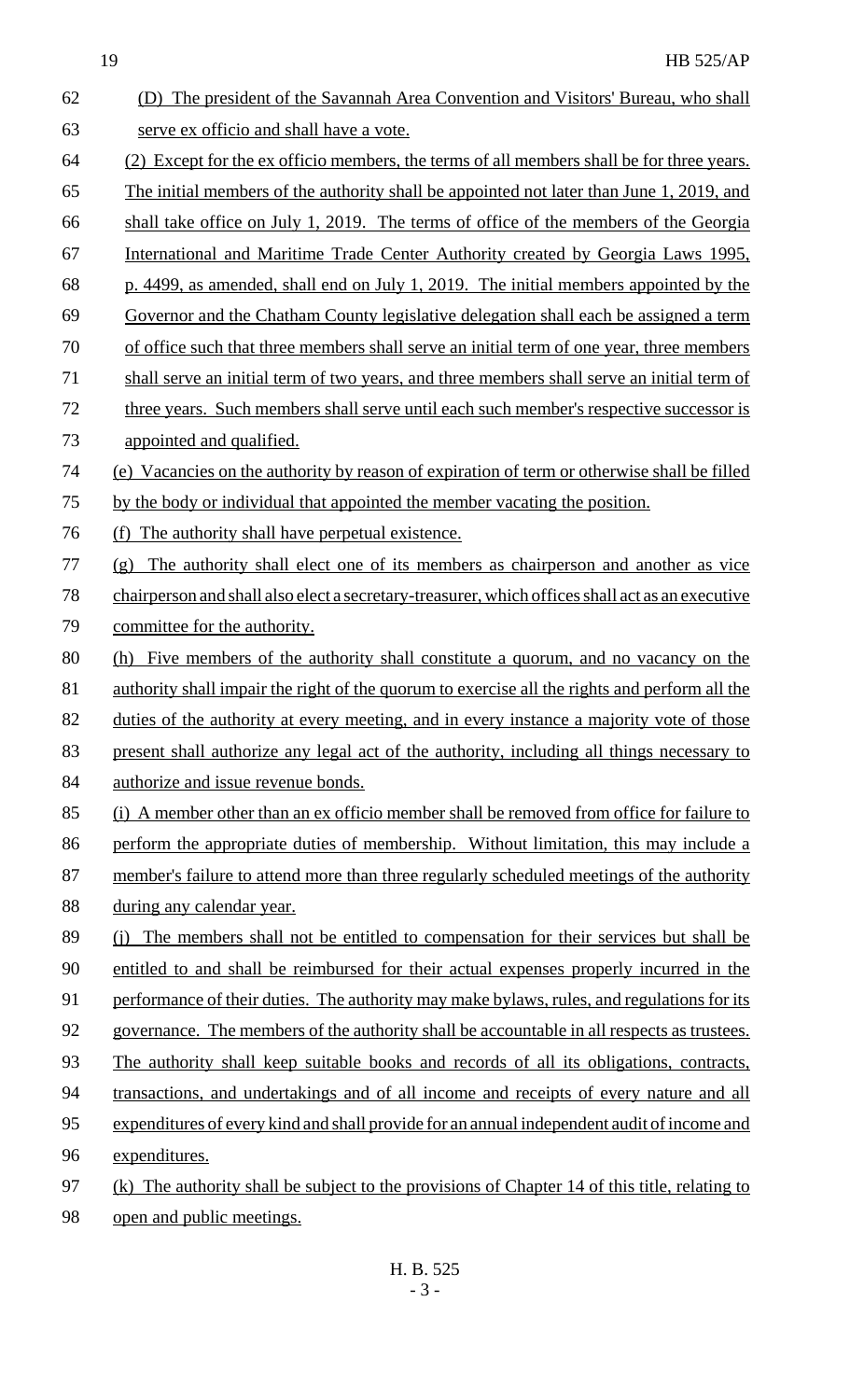- 99 (l) The authority shall prepare and submit to the Governor, the Board of Commissioners 100 of Chatham County, the mayor and aldermen of the City of Savannah, and the Chatham 101 County delegation of the General Assembly an annual report at the end of each fiscal year 102 or calendar year of the authority outlining the work of the authority and furnishing the 103 results of its most recent annual independent audit of income and expenditures. 104 (m) The authority is authorized: 105 (1) To have a seal and alter the seal at its pleasure; 106 (2) To acquire by purchase, lease, or otherwise and to hold, lease, and dispose of real and 107 personal property of every kind and character for its corporate purposes; 108 (3) To acquire in its own name by purchase, on such terms and conditions and in such 109 manner as it may deem proper, interests in real property or rights of easements therein or 110 franchises necessary or convenient for its corporate purposes, to use the same so long as 111 its corporate existence shall continue, to lease or make contracts with respect to the use 112 of the same or to dispose of the same in any manner it deems to the best advantage of the 113 authority; and, if the authority shall deem it expedient to construct any property on any 114 lands, the title to which shall then be in the State of Georgia, the Governor is authorized 115 to convey for and on behalf of the state an interest in such lands to the authority upon 116 payment to the State of Georgia for the credit of the general fund of the state of the 117 reasonable value of such lands or upon the receipt of such lawful consideration as may 118 be determined by the parties to such conveyance; provided, however, that the authority 119 is specifically empowered to implement projects on lands of the state upon such terms 120 and conditions as agreed upon by the authority and the state. If the authority shall deem 121 it expedient to acquire and construct any project on any lands, the title to which shall then 122 be in the Board of Commissioners of Chatham County, the mayor and aldermen of the 123 City of Savannah, or any other municipality incorporated in such county, or the 124 governing authority or body of such county or any of the municipalities is authorized to 125 convey title to such lands to the authority, or to the state, upon the receipt of such lawful 126 consideration as may be determined by the parties to such conveyance or upon payment 127 for the credit of the general funds of such county or municipality of the reasonable value 128 of such lands, such value to be determined by the mutual consent of such county or 129 municipality and the authority or by an appraiser to be agreed upon by the governing 130 authority or body of such county or municipality and the chairperson of the authority; 131 (4) To select, appoint, and employ professional, administrative, clerical, or other 132 personnel and to contract for professional or other services and to allow suitable 133 compensation for such personnel and services; 134 (5) To make contracts and leases and to execute all instruments necessary or convenient,
- 135 including contracts for the acquisition and constructions of projects and leases of projects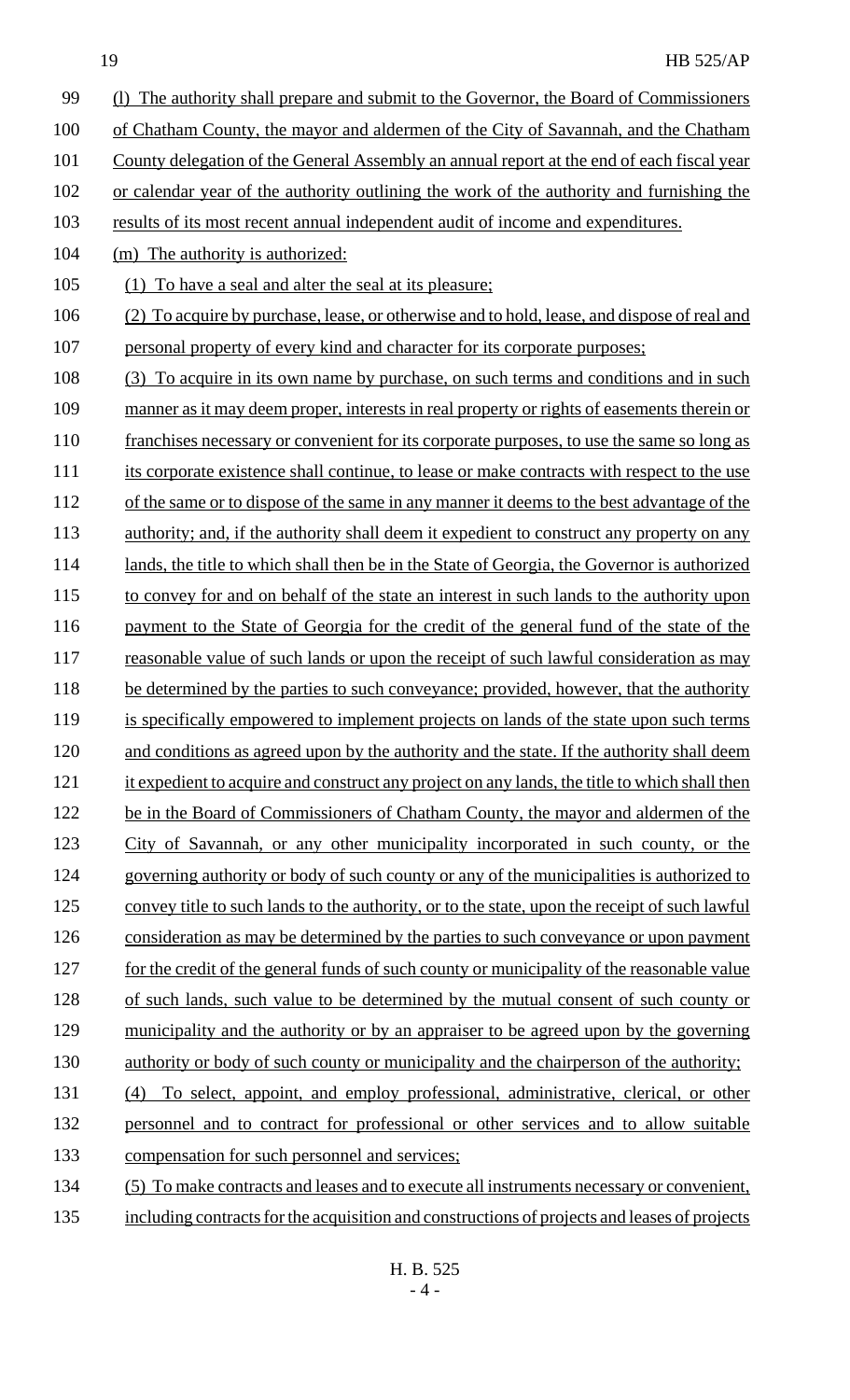136 or contracts with respect to the use and management of projects which it causes to be 137 erected or acquired, including contracts for acquiring, constructing, renting, managing, 138 and leasing of its projects for use of the State of Georgia or any of its departments, 139 agencies, or authorities, the Board of Commissioners of Chatham County, or the mayor 140 and aldermen of the City of Savannah, and to dispose by conveyance of its title in fee 141 simple of real and personal property of every kind and character, and any and all persons, 142 firms, and corporations and the state and any and all political subdivisions, departments, 143 institutions, or agencies of the state are authorized to enter into contracts, leases, or 144 agreements with the authority upon such terms and for such purposes as they deem 145 advisable; and, without limiting the generality of the above, authority is specifically 146 granted to municipal corporations and counties and to the authority to enter into contracts 147 and lease and sublease agreements with the State of Georgia or any agencies or 148 departments thereof and relative to any property which such department or other agency 149 or department of the State of Georgia has now or may hereafter obtain by lease from the 150 United States government or any agency or department thereof and the authority is 151 specifically authorized to convey title in fee simple to any and all of its lands and any 152 improvements thereon to any persons, firms, corporations, political subdivisions, the 153 State of Georgia, or the United States government, or any agency or department thereof; 154 (6) To acquire, construct, erect, own, repair, remodel, maintain, add to, extend, improve, 155 equip, operate, and manage projects, the cost of any such project to be paid in whole or 156 in part from the funds of the authority or Chatham County or the City of Savannah and 157 any grant from the State of Georgia, its departments, agencies, or authorities, or the 158 United States or any agency or instrumentality thereof; 159 (7) To accept grants of money or materials or property of any kind from the United 160 States or any agency or instrumentality thereof upon such terms and conditions as the 161 United States or such agency or instrumentality may impose; 162 (8) To accept grants of money or materials or property of any kind from the State of 163 Georgia or any department, agency, authority, or instrumentality or political subdivision 164 thereof, upon such terms and conditions as the State of Georgia or such department,

166 (9) To receive, accept, and utilize gifts, grants, donations, or contributions of money, 167 property, facilities, or services, with or without consideration, from any person, firm,

165 agency, authority, or instrumentality or political subdivision thereof may impose;

- 168 corporation, foundation, government, or other entity;
- 169 (10) To exercise any power which is usually possessed by private corporations 170 performing similar functions and which is not in conflict with the Constitution and laws 171 of this state;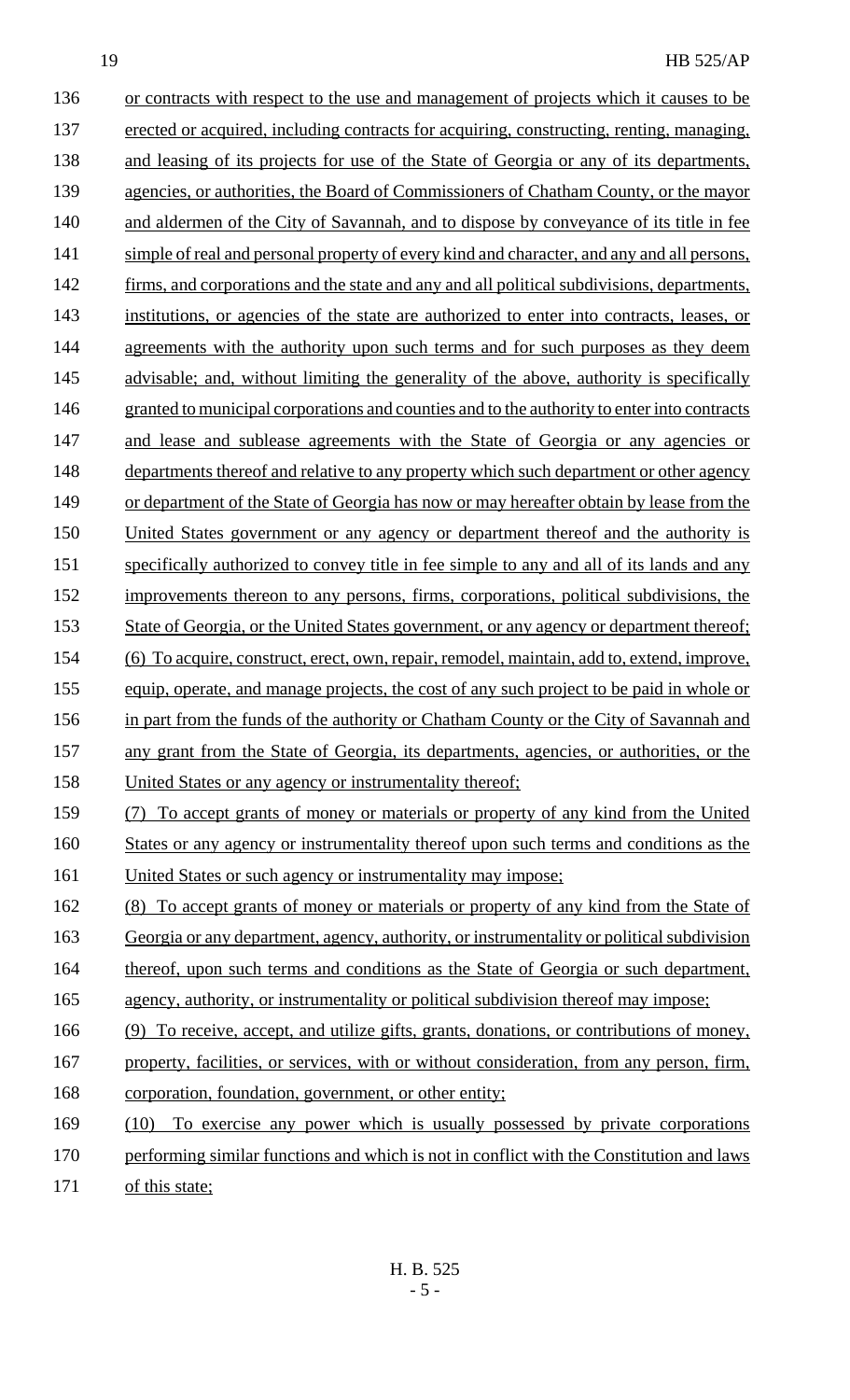| 172 | (11) From time to time to sell, lease, grant, exchange, or otherwise dispose of any surplus |  |  |  |  |
|-----|---------------------------------------------------------------------------------------------|--|--|--|--|
| 173 | property, both real and personal, or interest therein not required in the normal operation  |  |  |  |  |
| 174 | of the authority and not usable in the furtherance of the purposes for which the authority  |  |  |  |  |
| 175 | was created;                                                                                |  |  |  |  |
| 176 | (12) To advise the State of Georgia, its departments, agencies, or authorities, Chatham     |  |  |  |  |
| 177 | County, and the mayor and aldermen of the City of Savannah on land acquisition,             |  |  |  |  |
| 178 | facilities development, and other matters relating to the provision of convention and trade |  |  |  |  |
| 179 | opportunities for the coastal region of the state;                                          |  |  |  |  |
| 180 | (13) To procure insurance against any loss in connection with property and other assets     |  |  |  |  |
| 181 | of the authority;                                                                           |  |  |  |  |
| 182 | <u>To exercise the power provided by Code Section 45-9-1 to procure policies of</u><br>(14) |  |  |  |  |
| 183 | <u>liability</u> insurance or contracts of indemnity or to formulate sound programs of      |  |  |  |  |
| 184 | self-insurance to insure or indemnify members of the authority and its officers and         |  |  |  |  |
| 185 | employees against personal liability for damages arising out of the performance of their    |  |  |  |  |
| 186 | duties or in any way connected therewith to the extent that such members, officers, or      |  |  |  |  |
| 187 | employees are not immune from such liability;                                               |  |  |  |  |
| 188 | (15) To make contracts and to execute all instruments necessary or convenient in            |  |  |  |  |
| 189 | connection therewith;                                                                       |  |  |  |  |
| 190 | (16) To adopt, alter, or repeal its own bylaws, rules, and regulations governing the        |  |  |  |  |
| 191 | manner in which its business may be transacted and in which the power granted to it may     |  |  |  |  |
| 192 | be enjoyed as the authority may deem necessary or expedient in facilitating its business;   |  |  |  |  |
| 193 | (17) To accept loans of any kind from the government of the United States or any agency     |  |  |  |  |
| 194 | or instrumentality thereof upon such terms and conditions as the federal government or      |  |  |  |  |
| 195 | such agency or instrumentality may require;                                                 |  |  |  |  |
| 196 | To accept loans of any kind from the State of Georgia or any agency or<br>(18)              |  |  |  |  |
| 197 | instrumentality or political subdivision thereof upon such terms and conditions as the      |  |  |  |  |
| 198 | State of Georgia or such agency or instrumentality or political subdivision may require;    |  |  |  |  |
| 199 | (19) To borrow money for any of its corporate purposes and to issue revenue bonds           |  |  |  |  |
| 200 | payable solely from funds pledged for that purpose and to provide for the payment of the    |  |  |  |  |
| 201 | same and for the rights of the holders thereof; provided, however, that the maximum         |  |  |  |  |
| 202 | amount of bonded indebtedness that may be outstanding at any given time shall be            |  |  |  |  |
| 203 | limited to \$50 million;                                                                    |  |  |  |  |
| 204 | (20) To exercise any power usually possessed by private corporations performing similar     |  |  |  |  |
| 205 | functions, including the power to obtain long-term or short-term loans, to give deeds to    |  |  |  |  |
| 206 | secure debt on real property, security agreements on personal property, or any other        |  |  |  |  |
|     |                                                                                             |  |  |  |  |

207 security agreements, and approve, execute, and deliver appropriate evidence of such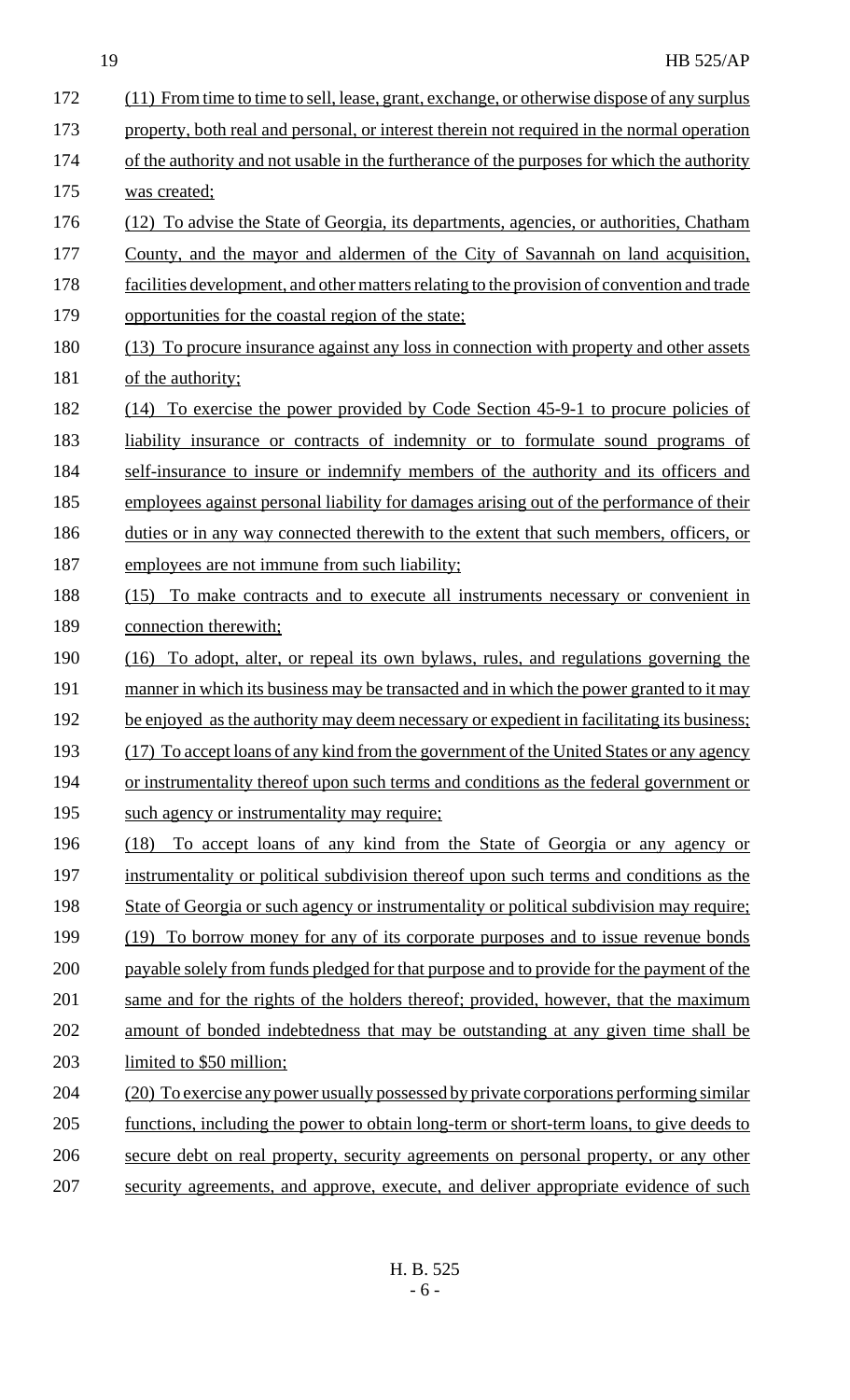| 208 | indebtedness, provided no such power is in conflict with the Constitution or general laws        |
|-----|--------------------------------------------------------------------------------------------------|
| 209 | of this state;                                                                                   |
| 210 | (21) To the extent that a contract between the authority and a public or private agency          |
| 211 | provides therefor, to act as an agent for such public or private agency in any matter            |
| 212 | coming within the purposes or powers of the authority; and                                       |
| 213 | (22) To do all things necessary or convenient to carry out the powers expressly given in         |
| 214 | this part.                                                                                       |
| 215 | (n) The exercise of the powers conferred upon the authority in this part shall constitute an     |
| 216 | essential governmental function for a public purpose and the authority shall be required to      |
| 217 | pay no taxes or assessments upon any of the property acquired by it or under its                 |
| 218 | jurisdiction, control, possession, or supervision or upon its activities in the operation and    |
| 219 | maintenance of property acquired by it or of buildings erected or acquired by it or any fees.    |
| 220 | rentals, or other charges for the use of such property or buildings or other income received     |
| 221 | by the authority. The authority shall be exempt from sales and use taxes on property             |
| 222 | purchased by or for the use of the authority.                                                    |
| 223 | (o) The property of the authority shall not be subject to levy and sale under legal process.     |
| 224 | (p) Any action to protect or enforce any rights under the provisions of this part or any suit    |
| 225 | or action against the authority shall be brought in the Superior Court of Chatham County.        |
| 226 | (q) All funds received by the authority pursuant to this part, whether as revenue, rents,        |
| 227 | fees, charges, or other earnings or as grants, gifts, or other contributions, shall be deemed    |
| 228 | to be trust funds to be held and applied by the authority solely as provided in this part.       |
| 229 | (r) This part and any other law enacted with reference to the authority shall be liberally       |
| 230 | construed for the accomplishment of its purposes.                                                |
| 231 | (s) Should the authority for any reason be dissolved, title to all property of any kind and      |
| 232 | nature, real and personal, held by the authority at the time of such dissolution shall be        |
| 233 | conveyed to the State of Georgia; or title to any such property may be conveyed prior to         |
| 234 | such dissolution in accordance with provisions which may be made therefor in any                 |
| 235 | resolution or trust instrument relating to such property, subject to any liens, leases, or other |
| 236 | encumbrances outstanding against or in respect to said property at the time of such              |
| 237 | conveyance.                                                                                      |
| 238 | (t) The authority shall be assigned for administrative purposes to the Department of             |
| 239 | Economic Development as provided for in Code Section 50-4-3.                                     |
| 240 | (u) The Attorney General shall provide legal services for the authority in the same manner       |
| 241 | as provided for in Code Sections 45-15-13 through 45-15-16.                                      |
| 242 | (v) On July 1, 2019, all powers, duties, assets, real and personal property, liabilities, and    |
| 243 | indebtedness of the Georgia International and Maritime Trade Center Authority created by         |
| 244 | Georgia Laws 1995, p. 4499, as amended, are transferred to the authority. The authority          |